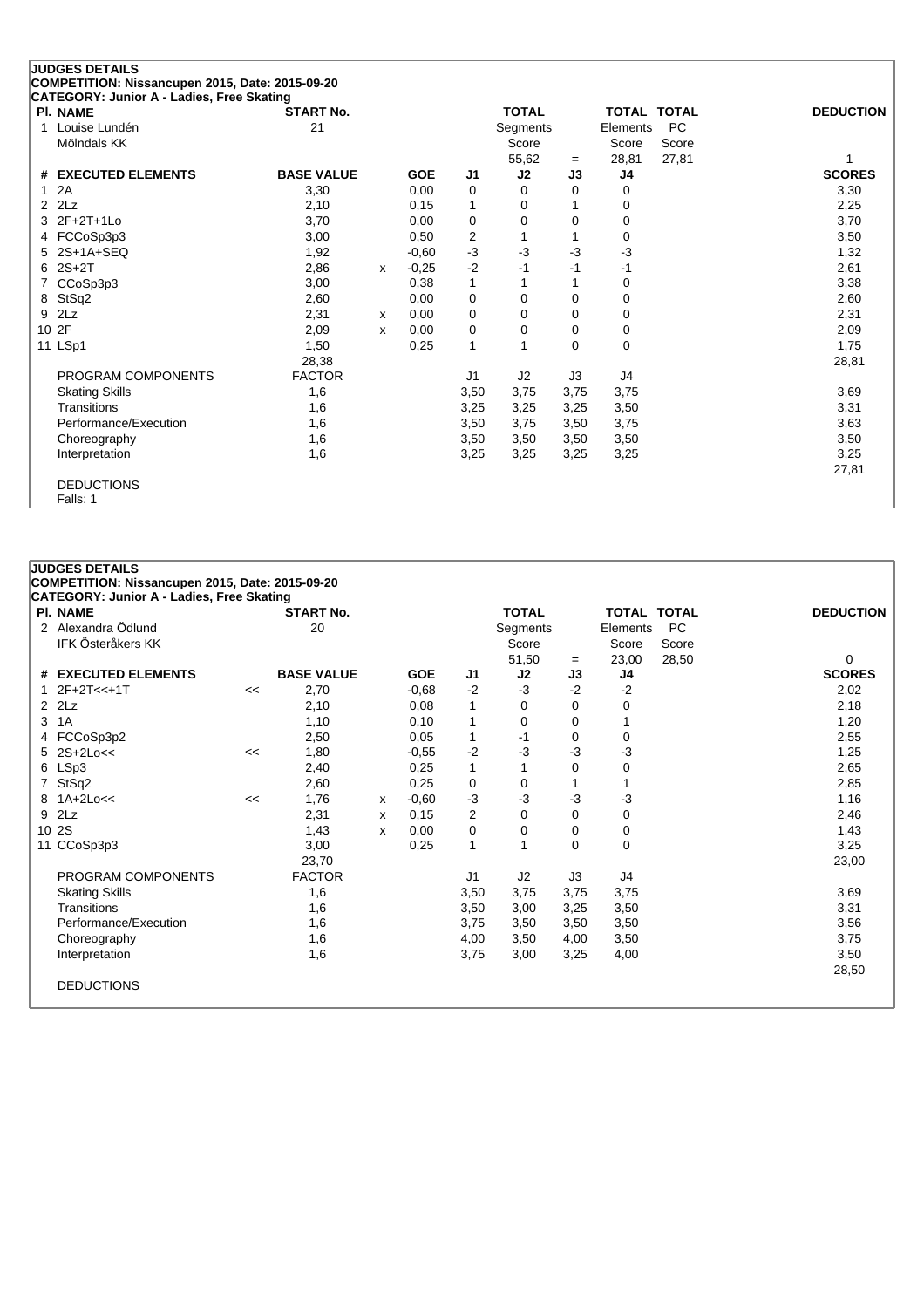| <b>PI. NAME</b>          | CATEGORY: Junior A - Ladies, Free Skating<br><b>START No.</b> |   |            |                          | <b>TOTAL</b>    |                          | <b>TOTAL TOTAL</b> |           | <b>DEDUCTION</b>          |
|--------------------------|---------------------------------------------------------------|---|------------|--------------------------|-----------------|--------------------------|--------------------|-----------|---------------------------|
| Ida Andersson<br>3       | 10                                                            |   |            |                          | <b>Segments</b> |                          | Elements           | <b>PC</b> |                           |
| Kungsbacka KK            |                                                               |   |            |                          | Score           |                          | Score              | Score     |                           |
| <b>EXECUTED ELEMENTS</b> | <b>BASE VALUE</b>                                             |   | <b>GOE</b> | J <sub>1</sub>           | 47,72<br>J2     | $=$<br>J3                | 21,71              | 26,01     | $\Omega$<br><b>SCORES</b> |
| #                        |                                                               |   |            |                          |                 |                          | J4                 |           |                           |
| StSq1                    | 1,80                                                          |   | 0.00       | 0                        | $\Omega$        | 0                        | 0                  |           | 1,80                      |
| 1A<br>$\overline{2}$     | 1,10                                                          |   | 0,00       | 0                        | 0               | 0                        | 0                  |           | 1,10                      |
| $2F+1T$<br>3             | 2,30                                                          |   | 0,00       | 0                        | $\Omega$        | 0                        | 0                  |           | 2,30                      |
| 2Lz<br>4                 | 2,10                                                          |   | $-0,15$    | 0                        | 0               | -1                       | -1                 |           | 1,95                      |
| FCCoSp3p2<br>5           | 2,50                                                          |   | 0,25       | $\mathbf 1$              |                 | 0                        | 0                  |           | 2,75                      |
| $2F+1A+SEQ$<br>6         | 2,64                                                          | x | 0,00       | 0                        | 0               | 0                        | 0                  |           | 2,64                      |
| 2Lo<br>7                 | 1,98                                                          | x | 0,00       | 0                        | 0               | 0                        | 0                  |           | 1,98                      |
| CCoSp<br>8               | 0,00                                                          |   | 0,00       | $\overline{\phantom{a}}$ | --              | $\overline{\phantom{a}}$ | --                 |           | 0,00                      |
| 2S+1Lo+2S<br>9           | 3,41                                                          | x | $-0,15$    | $-1$                     | 0               | -1                       | -1                 |           | 3,26                      |
| 10 2Lo                   | 1,98                                                          | x | 0,00       | 0                        | $\Omega$        | $\Omega$                 | 0                  |           | 1,98                      |
| 11 LSp2                  | 1,90                                                          |   | 0.05       | $-1$                     |                 | 0                        | 0                  |           | 1,95                      |
|                          | 21,71                                                         |   |            |                          |                 |                          |                    |           | 21,71                     |
| PROGRAM COMPONENTS       | <b>FACTOR</b>                                                 |   |            | J <sub>1</sub>           | J2              | J3                       | J4                 |           |                           |
| <b>Skating Skills</b>    | 1,6                                                           |   |            | 3,25                     | 3,50            | 3,25                     | 3,50               |           | 3,38                      |
| Transitions              | 1,6                                                           |   |            | 2,75                     | 3,00            | 2,75                     | 3,25               |           | 2,94                      |
| Performance/Execution    | 1,6                                                           |   |            | 3,50                     | 3,75            | 3,25                     | 3,25               |           | 3,44                      |
| Choreography             | 1,6                                                           |   |            | 3,25                     | 3,50            | 3,25                     | 3,25               |           | 3,31                      |
| Interpretation           | 1,6                                                           |   |            | 3,25                     | 3,00            | 3,00                     | 3,50               |           | 3,19                      |
|                          |                                                               |   |            |                          |                 |                          |                    |           | 26,01                     |

**JUDGES DETAILS**

DEDUCTIONS Falls: 1

**COMPETITION: Nissancupen 2015, Date: 2015-09-20**

## **CATEGORY: Junior A - Ladies, Free Skating Pl. NAME START No. TOTAL TOTAL TOTAL DEDUCTION** 4 Molly Bengtsson 18 Segments Elements PC Mörrums KK Score Score Score Score Score Score Score Score Score Score Score Score Score Score Score Score Score Score Score Score Score Score Score Score Score Score Score Score Score Score Score Score Score Score Score S 47,11 <sup>=</sup> 21,20 26,91 1 **# EXECUTED ELEMENTS BASE VALUE GOE J1 J2 J3 J4 SCORES** 1 2F 1,90 0,08 1 0 0 0 1,98 2 1A 1,10 0,05 0 0 1 0 1,15 3 FSSp3 2,60 0,05 0 0 1 -1 2,65 4 2Lz+2T 3,40 0,00 0 0 0 0 3,40 5 2Lo+1A+SEQ 2,32 0,00 0 0 0 0 2,32 6 StSq2 2,60 0,00 1 0 0 -1 2,60 7 2Lz 2,31 <sup>x</sup> -0,08 0 0 0 -1 2,23 8 2F+2T ! 3,52 <sup>x</sup> -0,90 -3 -3 -3 -3 2,62 9 2S 1,43 <sup>x</sup> 0,00 0 0 0 0 1,43 10 LSpB 1,20 -0,38 -1 -1 -1 -2 0,82 11 CCoSp 0,00 0,00 -- -- -- -- 0,00 22,38 21,20 PROGRAM COMPONENTS FACTOR J1 J2 J3 J4 Skating Skills 1,6 3,50 3,75 3,50 3,50 3,56

Transitions 1,6 3,25 3,25 3,25 3,25 3,25 Performance/Execution 1,6 3,50 3,75 3,25 3,00 3,38 Choreography 1,6 3,50 3,50 3,50 3,25 3,44 Interpretation 1,6 3,50 3,25 3,00 3,00 3,19

26,91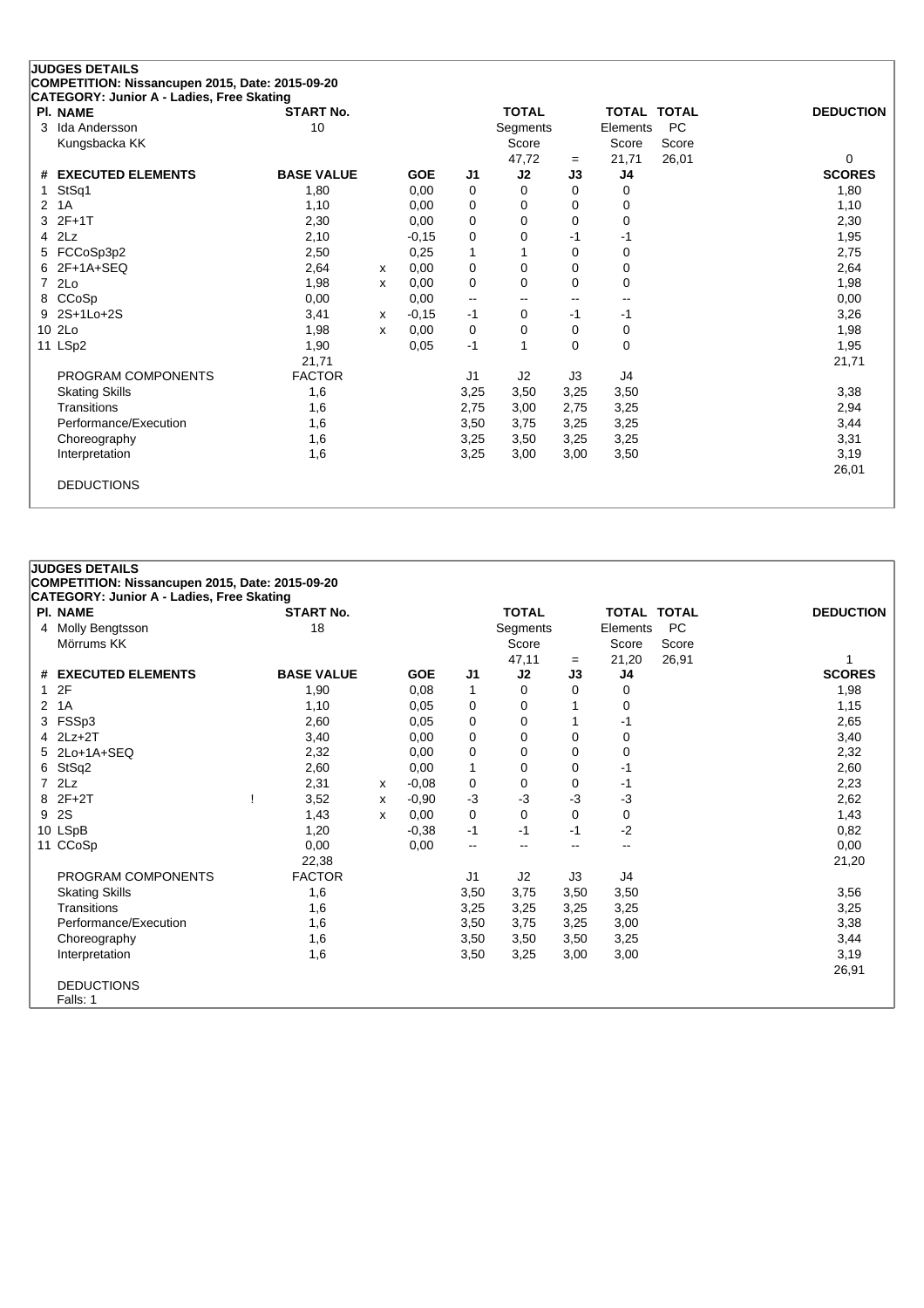| <b>START No.</b><br>11<br><b>BASE VALUE</b><br>3,20<br>1,80 | <b>GOE</b><br>0,00 | J1   | <b>TOTAL</b><br>Segments<br>Score<br>45,84 |      | <b>TOTAL TOTAL</b><br>Elements<br>Score | <b>PC</b><br>Score | <b>DEDUCTION</b> |
|-------------------------------------------------------------|--------------------|------|--------------------------------------------|------|-----------------------------------------|--------------------|------------------|
|                                                             |                    |      |                                            |      |                                         |                    |                  |
|                                                             |                    |      |                                            |      |                                         |                    |                  |
|                                                             |                    |      |                                            |      |                                         |                    |                  |
|                                                             |                    |      |                                            | $=$  | 20,94                                   | 24,90              | 0                |
|                                                             |                    |      | J2                                         | J3   | J4                                      |                    | <b>SCORES</b>    |
|                                                             |                    | 0    | 0                                          | 0    | 0                                       |                    | 3,20             |
|                                                             | 0,00               | 0    | 0                                          | 0    | 0                                       |                    | 1,80             |
| 1,20                                                        | 0,00               | 0    | 0                                          | 0    | 0                                       |                    | 1,20             |
| 1,90                                                        | $-0,90$            | $-3$ | -3                                         | -3   | $-3$                                    |                    | 1,00             |
| 1,80                                                        | $-0,30$            | $-1$ | $-1$                                       | $-1$ | $-1$                                    |                    | 1,50             |
| 2,09<br>х                                                   | 0,00               | 0    | $\Omega$                                   | 0    | 0                                       |                    | 2,09             |
| 2,64<br>X                                                   | $-0,45$            | $-3$ | -2                                         | $-2$ | $-2$                                    |                    | 2,19             |
| 2,60                                                        | 0,05               | $-1$ |                                            | 0    | 0                                       |                    | 2,65             |
| 1,98                                                        | 0,00               | 0    | 0                                          | 0    | 0                                       |                    | 1,98             |
| 1,21                                                        | 0,00               | 0    | 0                                          | 0    | 0                                       |                    | 1,21             |
| 2,50                                                        | $-0,38$            | $-2$ | $-1$                                       | $-1$ | $-1$                                    |                    | 2,12             |
| 22,92                                                       |                    |      |                                            |      |                                         |                    | 20,94            |
| <b>FACTOR</b>                                               |                    | J1   | J <sub>2</sub>                             | J3   | J4                                      |                    |                  |
| 1,6                                                         |                    | 3,00 | 3,50                                       | 3,25 | 3,25                                    |                    | 3,25             |
| 1,6                                                         |                    | 2,50 | 3,25                                       | 2,75 | 3,25                                    |                    | 2,94             |
| 1,6                                                         |                    | 3,00 | 3,50                                       | 3,00 | 3,50                                    |                    | 3,25             |
| 1,6                                                         |                    | 3,00 | 3,25                                       | 3,25 | 3,25                                    |                    | 3,19             |
| 1,6                                                         |                    | 2,50 | 3,25                                       | 3,00 | 3,00                                    |                    | 2,94             |
|                                                             |                    |      |                                            |      |                                         |                    |                  |
|                                                             |                    |      |                                            |      |                                         |                    | 24,90            |
|                                                             | x<br>X             |      |                                            |      |                                         |                    |                  |

**COMPETITION: Nissancupen 2015, Date: 2015-09-20**

|   | PI. NAME              |   | <b>START No.</b>  |   |            |                | <b>TOTAL</b> |      | TOTAL TOTAL    |       | <b>DEDUCTION</b> |
|---|-----------------------|---|-------------------|---|------------|----------------|--------------|------|----------------|-------|------------------|
|   | 6 Emelie Ström        |   | 13                |   |            |                | Segments     |      | Elements       | PC    |                  |
|   | Nässjö SKK            |   |                   |   |            |                | Score        |      | Score          | Score |                  |
|   |                       |   |                   |   |            |                | 45,67        | $=$  | 20,06          | 25,61 | 0                |
|   | # EXECUTED ELEMENTS   |   | <b>BASE VALUE</b> |   | <b>GOE</b> | J <sub>1</sub> | J2           | J3   | J <sub>4</sub> |       | <b>SCORES</b>    |
|   | 12Lo                  |   | 1,80              |   | 0,00       | 0              | 0            | 0    | 0              |       | 1,80             |
|   | 2 2F e+1T             | е | 1,80              |   | $-0.68$    | $-2$           | $-3$         | $-2$ | $-2$           |       | 1,12             |
|   | 3 CCoSp3p4            |   | 3,50              |   | 0,25       | 1              |              | 0    | 0              |       | 3,75             |
|   | 4 2Lz                 |   | 2,10              |   | $-0,60$    | $-2$           | $-2$         | $-2$ | $-2$           |       | 1,50             |
|   | 5 2Lo                 |   | 1,80              |   | $-0,60$    | $-2$           | $-2$         | $-2$ | $-2$           |       | 1,20             |
|   | 6 FCSp1+V             | V | 1,30              |   | $-0,15$    | 0              | -1           | -1   | 0              |       | 1,15             |
|   | 7 StSq3               |   | 3,30              |   | 0,00       | 0              | 0            | 0    | 0              |       | 3,30             |
|   | 8 1 F e               | e | 0,44              | x | $-0,23$    | $-2$           | $-3$         | $-2$ | $-2$           |       | 0,21             |
| 9 | 1A+1Lo+2S             |   | 3,19              | x | $-0.35$    | $-2$           | $-1$         | $-2$ | $-2$           |       | 2,84             |
|   | 10 SSp2               |   | 1,60              |   | $-0,23$    | $-1$           | -1           | -1   | 0              |       | 1,37             |
|   | 11 2S+1T              |   | 1,87              | x | $-0,05$    | 0              | 0            | 0    | $-1$           |       | 1,82             |
|   |                       |   | 22,70             |   |            |                |              |      |                |       | 20,06            |
|   | PROGRAM COMPONENTS    |   | <b>FACTOR</b>     |   |            | J1             | J2           | J3   | J4             |       |                  |
|   | <b>Skating Skills</b> |   | 1,6               |   |            | 3,25           | 3,75         | 3,25 | 3,50           |       | 3,44             |
|   | Transitions           |   | 1,6               |   |            | 3,00           | 3,00         | 3,00 | 3,25           |       | 3,06             |
|   | Performance/Execution |   | 1,6               |   |            | 3,50           | 2,75         | 3,25 | 3,00           |       | 3,13             |
|   | Choreography          |   | 1,6               |   |            | 3,00           | 3,25         | 3,25 | 3,25           |       | 3,19             |
|   | Interpretation        |   | 1,6               |   |            | 3,25           | 3,25         | 3,00 | 3,25           |       | 3,19             |
|   |                       |   |                   |   |            |                |              |      |                |       | 25,61            |
|   | <b>DEDUCTIONS</b>     |   |                   |   |            |                |              |      |                |       |                  |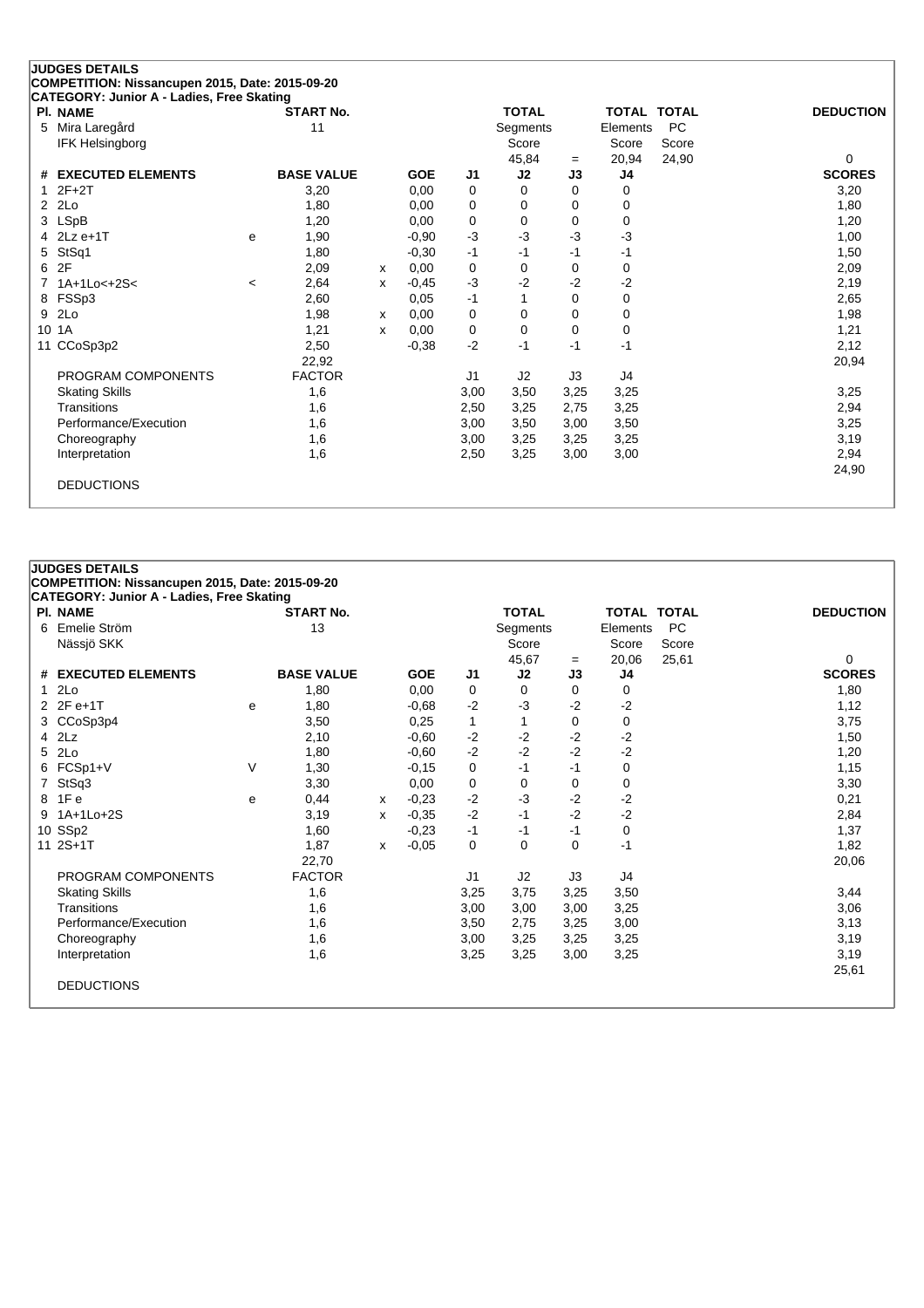| <b>PI. NAME</b>               | CATEGORY: Junior A - Ladies, Free Skating<br><b>START No.</b> |   |            |                | <b>TOTAL</b> |             | <b>TOTAL TOTAL</b> |           | <b>DEDUCTION</b> |
|-------------------------------|---------------------------------------------------------------|---|------------|----------------|--------------|-------------|--------------------|-----------|------------------|
| 7<br>Nicole Andersson         | 19                                                            |   |            |                | Segments     |             | Elements           | <b>PC</b> |                  |
| Lunds KK                      |                                                               |   |            |                | Score        |             | Score              | Score     |                  |
|                               |                                                               |   |            |                | 44,96        | $=$         | 22,06              | 22,90     | 0                |
| <b>EXECUTED ELEMENTS</b><br># | <b>BASE VALUE</b>                                             |   | <b>GOE</b> | J <sub>1</sub> | J2           | J3          | J4                 |           | <b>SCORES</b>    |
| 2Lo<br>1                      | 1,80                                                          |   | $-0,38$    | $-1$           | $-1$         | $-1$        | $-2$               |           | 1,42             |
| $2F+2T$<br>2                  | 3,20                                                          |   | $-0,30$    | $-1$           | $-1$         | $-1$        | $-1$               |           | 2,90             |
| 3<br>1A                       | 1,10                                                          |   | 0,00       | 0              | $\Omega$     | 0           | 0                  |           | 1,10             |
| FSSp4<br>4                    | 3,00                                                          |   | 0,25       | 1              |              | 0           | 0                  |           | 3,25             |
| $2Lz+2T$<br>5                 | 3,40                                                          |   | $-0,15$    | $\mathbf 0$    | $\Omega$     | $-1$        | -1                 |           | 3,25             |
| 2S<br>6                       | 1,30                                                          |   | 0,00       | $\mathbf 0$    | 0            | 0           | 0                  |           | 1,30             |
| StSq1<br>7                    | 1,80                                                          |   | $-0,08$    | $\mathbf 0$    | $\Omega$     | 0           | $-1$               |           | 1,72             |
| 2F<br>8                       | 2,09                                                          | x | $-0.30$    | $-1$           | $-1$         | $-1$        | $-1$               |           | 1,79             |
| <b>LSpB</b><br>9              | 1,20                                                          |   | $-0,68$    | $-2$           | $-2$         | $-2$        | $-3$               |           | 0,52             |
| 2Lz<br>10                     | 2,31                                                          | x | 0.00       | $\mathbf 0$    | $\Omega$     | $\mathbf 0$ | 0                  |           | 2,31             |
| CCoSp3p2<br>11                | 2,50                                                          |   | 0,00       | $\mathbf 0$    | $\Omega$     | 0           | 0                  |           | 2,50             |
|                               | 23,70                                                         |   |            |                |              |             |                    |           | 22,06            |
| PROGRAM COMPONENTS            | <b>FACTOR</b>                                                 |   |            | J <sub>1</sub> | J2           | J3          | J4                 |           |                  |
| <b>Skating Skills</b>         | 1,6                                                           |   |            | 3,00           | 3,50         | 3,50        | 3,00               |           | 3,25             |
| Transitions                   | 1,6                                                           |   |            | 2,75           | 2,75         | 3,00        | 2,50               |           | 2,75             |
| Performance/Execution         | 1,6                                                           |   |            | 2,75           | 3,50         | 2,75        | 2,25               |           | 2,81             |
| Choreography                  | 1,6                                                           |   |            | 3,00           | 3,25         | 3,25        | 2,25               |           | 2,94             |
| Interpretation                | 1,6                                                           |   |            | 2,50           | 2,75         | 2,75        | 2,25               |           | 2,56             |
|                               |                                                               |   |            |                |              |             |                    |           | 22,90            |

**COMPETITION: Nissancupen 2015, Date: 2015-09-20**

|   | CATEGORY: Junior A - Ladies, Free Skating |         |                        |   |            |                |                          |           |                         |       |                  |
|---|-------------------------------------------|---------|------------------------|---|------------|----------------|--------------------------|-----------|-------------------------|-------|------------------|
| 8 | PI. NAME<br>Jennifer Svensson             |         | <b>START No.</b><br>14 |   |            |                | <b>TOTAL</b><br>Segments |           | TOTAL TOTAL<br>Elements | PC    | <b>DEDUCTION</b> |
|   | Nässjö SKK                                |         |                        |   |            |                | Score                    |           | Score                   | Score |                  |
|   | # EXECUTED ELEMENTS                       |         | <b>BASE VALUE</b>      |   | <b>GOE</b> | J <sub>1</sub> | 43,86<br>J2              | $=$<br>J3 | 18,94<br>J4             | 25,92 | <b>SCORES</b>    |
|   | 1 $2Lo+2T<$                               |         | 2,70                   |   | $-0,53$    | $-1$           | $-2$                     | $-2$      | $-2$                    |       | 2,17             |
|   | $2$ $2Lz$                                 | $\,<\,$ | 2,10                   |   | 0,00       | 0              | 0                        | $\Omega$  | 0                       |       | 2,10             |
|   | 3 CCoSp2p2                                |         | 2,00                   |   | $-0,08$    | 0              | 0                        | -1        | 0                       |       | 1,92             |
|   | 4 2F                                      |         |                        |   | $-0.90$    | $-3$           | $-3$                     | $-3$      | -3                      |       | 1,00             |
| 5 |                                           |         | 1,90                   |   |            |                |                          |           |                         |       |                  |
|   | 1A                                        |         | 1,10                   |   | 0,00       | 0              | 0                        | 0         | 0                       |       | 1,10             |
|   | 6 StSq2                                   |         | 2,60                   |   | 0,13       | 0              |                          | 0         | 0                       |       | 2,73             |
|   | $7$ 2S+2T<                                | $\,<\,$ | 2,42                   | х | $-0,40$    | $-2$           | $-2$                     | $-2$      | $-2$                    |       | 2,02             |
|   | 8 FSSp                                    |         | 0,00                   |   | 0,00       | --             | $-$                      | $- -$     | $- -$                   |       | 0,00             |
|   | 9 2F                                      |         | 2,09                   | х | 0,08       | 1              | 0                        | 0         | 0                       |       | 2,17             |
|   | 10 2S+1Lo                                 |         | 1,98                   | x | 0,00       | 0              | 0                        | 0         | 0                       |       | 1,98             |
|   | 11 LSp1                                   |         | 1,50                   |   | 0,25       | $\mathbf{1}$   | 1                        | $\Omega$  | 0                       |       | 1,75             |
|   |                                           |         | 20,39                  |   |            |                |                          |           |                         |       | 18,94            |
|   | PROGRAM COMPONENTS                        |         | <b>FACTOR</b>          |   |            | J1             | J2                       | J3        | J4                      |       |                  |
|   | <b>Skating Skills</b>                     |         | 1,6                    |   |            | 3,25           | 3,75                     | 3,50      | 3,25                    |       | 3,44             |
|   | Transitions                               |         | 1,6                    |   |            | 3,00           | 3,25                     | 3,00      | 3,00                    |       | 3,06             |
|   | Performance/Execution                     |         | 1,6                    |   |            | 3,50           | 3,50                     | 3,25      | 3,25                    |       | 3,38             |
|   | Choreography                              |         | 1,6                    |   |            | 3,25           | 3,25                     | 3,25      | 3,00                    |       | 3,19             |
|   | Interpretation                            |         | 1,6                    |   |            | 3,25           | 3,25                     | 3,00      | 3,00                    |       | 3,13             |
|   |                                           |         |                        |   |            |                |                          |           |                         |       | 25,92            |
|   | <b>DEDUCTIONS</b>                         |         |                        |   |            |                |                          |           |                         |       |                  |
|   | Falls: 1                                  |         |                        |   |            |                |                          |           |                         |       |                  |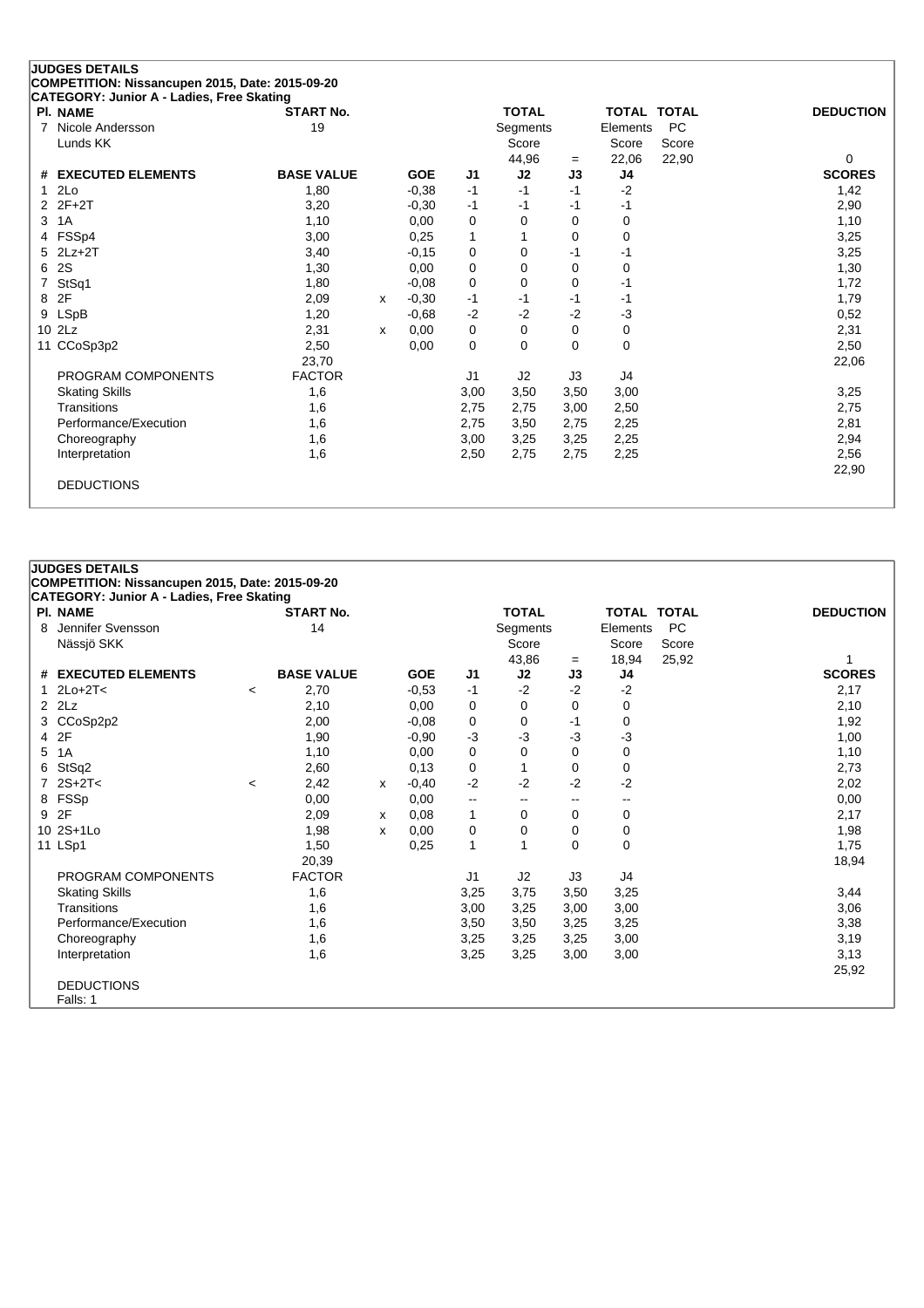| <b>JUDGES DETAILS</b>                                        |    |                   |   |            |             |              |          |                    |           |                  |
|--------------------------------------------------------------|----|-------------------|---|------------|-------------|--------------|----------|--------------------|-----------|------------------|
| COMPETITION: Nissancupen 2015, Date: 2015-09-20              |    |                   |   |            |             |              |          |                    |           |                  |
| CATEGORY: Junior A - Ladies, Free Skating<br><b>PI. NAME</b> |    | <b>START No.</b>  |   |            |             | <b>TOTAL</b> |          | <b>TOTAL TOTAL</b> |           | <b>DEDUCTION</b> |
| Emelie Petersen<br>9                                         |    | 5                 |   |            |             | Segments     |          | Elements           | <b>PC</b> |                  |
| <b>IFK Helsingborg</b>                                       |    |                   |   |            |             | Score        |          | Score              | Score     |                  |
|                                                              |    |                   |   |            |             | 43,57        | $=$      | 19,27              | 24,30     | 0                |
| <b>EXECUTED ELEMENTS</b><br>#                                |    | <b>BASE VALUE</b> |   | <b>GOE</b> | J1          | J2           | J3       | J4                 |           | <b>SCORES</b>    |
| 2Lo                                                          |    | 1,80              |   | $-0,38$    | $-1$        | $-1$         | $-1$     | $-2$               |           | 1,42             |
| 1A<br>2                                                      |    | 1,10              |   | 0.00       | 0           | $\Omega$     | 0        | 0                  |           | 1,10             |
| 2F<br>3                                                      |    | 1,90              |   | $-0.53$    | $-1$        | -1           | $-2$     | $-3$               |           | 1,37             |
| CCoSp3p3<br>4                                                |    | 3,00              |   | 0.00       | 0           | $\Omega$     | 0        | 0                  |           | 3,00             |
| 2Lz e<br>5                                                   | e  | 1,50              |   | $-0.83$    | $-3$        | $-3$         | $-2$     | $-3$               |           | 0,67             |
| $1F+1A+SEQ$<br>6                                             |    | 1,28              |   | $-0,05$    | 0           | $\Omega$     | $\Omega$ | $-1$               |           | 1,23             |
| LSp2<br>7                                                    |    | 1,90              |   | 0.00       | $\mathbf 0$ | $\Omega$     | 0        | 0                  |           | 1,90             |
| $2S+2T<<$<br>8                                               | << | 1,87              | X | $-0,55$    | $-2$        | -3           | -3       | $-3$               |           | 1,32             |
| 2Lo<br>9                                                     |    | 1,98              | X | 0.00       | 0           | $\Omega$     | 0        | 0                  |           | 1,98             |
| 10 StSq2                                                     |    | 2,60              |   | 0,00       | 0           | 0            | $\Omega$ | 0                  |           | 2,60             |
| 11 FCSp2                                                     |    | 2,30              |   | 0,38       | 1           |              |          | 0                  |           | 2,68             |
|                                                              |    | 21,23             |   |            |             |              |          |                    |           | 19,27            |
| PROGRAM COMPONENTS                                           |    | <b>FACTOR</b>     |   |            | J1          | J2           | J3       | J4                 |           |                  |
| <b>Skating Skills</b>                                        |    | 1,6               |   |            | 3,25        | 3,25         | 3,25     | 3,25               |           | 3,25             |
| Transitions                                                  |    | 1,6               |   |            | 2,75        | 3,00         | 3,00     | 3,00               |           | 2,94             |
| Performance/Execution                                        |    | 1,6               |   |            | 3,25        | 3,00         | 3,00     | 2,75               |           | 3,00             |
| Choreography                                                 |    | 1,6               |   |            | 3,25        | 3,25         | 3,25     | 3,00               |           | 3,19             |
| Interpretation                                               |    | 1,6               |   |            | 2,75        | 2,75         | 2,75     | 3,00               |           | 2,81             |
|                                                              |    |                   |   |            |             |              |          |                    |           | 24,30            |
| <b>DEDUCTIONS</b>                                            |    |                   |   |            |             |              |          |                    |           |                  |
|                                                              |    |                   |   |            |             |              |          |                    |           |                  |

|      | <b>PI. NAME</b>       |   | <b>START No.</b>  |   |            |                | <b>TOTAL</b> |          | TOTAL TOTAL |       | <b>DEDUCTION</b> |
|------|-----------------------|---|-------------------|---|------------|----------------|--------------|----------|-------------|-------|------------------|
|      | 10 Frida Salehi       |   | 17                |   |            |                | Segments     |          | Elements    | PC    |                  |
|      | Lunds KK              |   |                   |   |            |                | Score        |          | Score       | Score |                  |
|      |                       |   |                   |   |            |                | 42,88        | $=$      | 19,47       | 24,41 |                  |
|      | # EXECUTED ELEMENTS   |   | <b>BASE VALUE</b> |   | <b>GOE</b> | J <sub>1</sub> | J2           | J3       | J4          |       | <b>SCORES</b>    |
|      | 1 $2Lz e+2T<$         | e | 2,40              |   | $-0.83$    | $-3$           | $-3$         | $-2$     | $-3$        |       | 1,57             |
|      | $2$ $2$ $Lo+2$ $Lo+2$ |   | 3,60              |   | $-0,60$    | $-2$           | $-2$         | $-2$     | $-2$        |       | 3,00             |
|      | 3 2F                  |   | 1,90              |   | 0,15       | 1              |              | $\Omega$ | 0           |       | 2,05             |
|      | 4 StSq2               |   | 2,60              |   | 0,00       | 1              | $\Omega$     | -1       | 0           |       | 2,60             |
|      | 5 1A                  |   | 1,21              | X | 0,00       | 0              | 0            | 0        | 0           |       | 1,21             |
|      | 6 FCSp2+V             | V | 1,60              |   | 0,13       | 0              |              | 0        | 0           |       | 1,73             |
|      | $7$ $2Lz$             |   | 2,31              | х | $-0,90$    | $-3$           | $-3$         | $-3$     | -3          |       | 1,41             |
| 8 2F |                       |   | 2,09              | x | 0.00       | 0              | 0            | 0        | 0           |       | 2,09             |
|      | 9 CCoSp2p2            |   | 2,00              |   | 0,05       | $-1$           |              | $\Omega$ | 0           |       | 2,05             |
|      | 10 1S                 |   | 0,44              | X | $-0,03$    | 0              | $\Omega$     | $\Omega$ | -1          |       | 0,41             |
|      | 11 LSp1               |   | 1,50              |   | $-0,15$    | $-1$           | 0            | 0        | -1          |       | 1,35             |
|      |                       |   | 21,65             |   |            |                |              |          |             |       | 19,47            |
|      | PROGRAM COMPONENTS    |   | <b>FACTOR</b>     |   |            | J1             | J2           | J3       | J4          |       |                  |
|      | <b>Skating Skills</b> |   | 1,6               |   |            | 3,25           | 3,50         | 2,75     | 3,50        |       | 3,25             |
|      | Transitions           |   | 1,6               |   |            | 3,00           | 3,00         | 2,50     | 3,25        |       | 2,94             |
|      | Performance/Execution |   | 1,6               |   |            | 3,25           | 3,50         | 2,50     | 3,25        |       | 3,13             |
|      | Choreography          |   | 1,6               |   |            | 3,50           | 3,25         | 3,00     | 3,00        |       | 3,19             |
|      | Interpretation        |   | 1,6               |   |            | 3,00           | 2,75         | 2,25     | 3,00        |       | 2,75             |
|      |                       |   |                   |   |            |                |              |          |             |       | 24,41            |
|      | <b>DEDUCTIONS</b>     |   |                   |   |            |                |              |          |             |       |                  |
|      | Falls: 1              |   |                   |   |            |                |              |          |             |       |                  |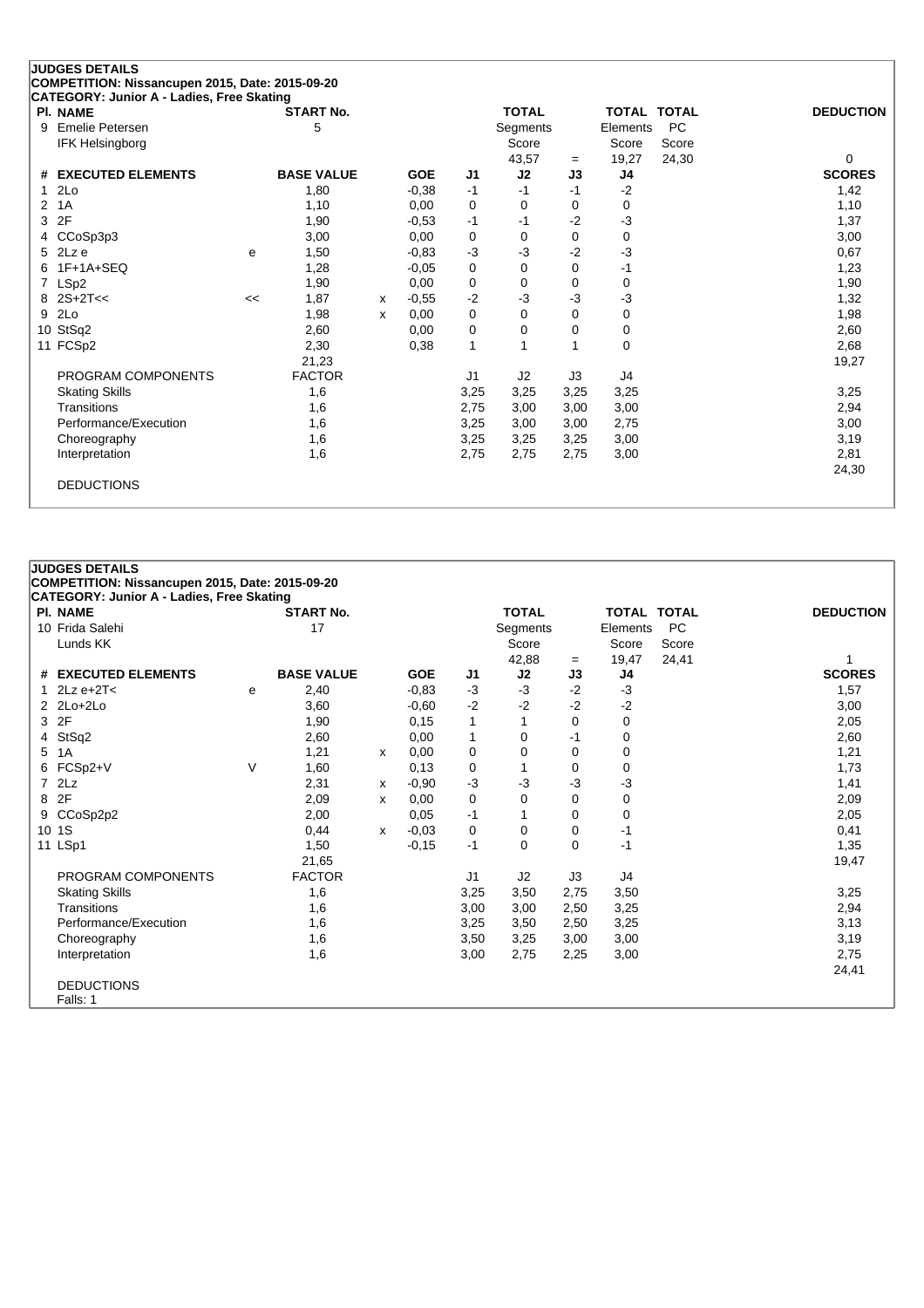| COMPETITION: Nissancupen 2015, Date: 2015-09-20<br>CATEGORY: Junior A - Ladies, Free Skating<br><b>START No.</b><br><b>TOTAL</b><br><b>PI. NAME</b><br><b>TOTAL TOTAL</b><br><b>DEDUCTION</b><br><b>PC</b><br>Sofia Abrahamsson<br>8<br>Segments<br>Elements<br>11<br>Score<br>Score<br>Botkyrka KK<br>Score<br>25,91<br>18,79<br>$\overline{2}$<br>42,70<br>$=$<br>J2<br>J <sub>4</sub><br><b>SCORES</b><br><b>EXECUTED ELEMENTS</b><br><b>BASE VALUE</b><br><b>GOE</b><br>J3<br>J1<br>#<br>$-2$<br>FSSp2<br>2,30<br>$-0,03$<br>2,27<br>$\Omega$<br>0<br>1<br>2F<br>1,90<br>2<br>1,90<br>0.00<br>0<br>0<br>0<br>0<br>2Lo<br>0<br>3<br>1,80<br>0,00<br>$\Omega$<br>0<br>0<br>1,80<br>$-3$<br>-3<br>$2Lz + 2T <$<br>-3<br>$-3$<br>3,00<br>$-0.90$<br>2,10<br>4<br>$\prec$<br><b>LSpB</b><br>1,20<br>$-1$<br>5<br>0,05<br>0<br>1,25<br>0<br>1A<br>1,10<br>0,00<br>0<br>1,10<br>6<br>0<br>0<br>0<br>2S<br>$\mathbf 0$<br>1,43<br>7<br>1,43<br>0,00<br>$\Omega$<br>0<br>0<br>x<br>StSq2<br>2,60<br>0.13<br>2,73<br>0<br>8<br>0<br>0<br>$-2$<br>$-3$<br>$-3$<br>$2F+SEQ$<br>$-3$<br>1.67<br>$-0,83$<br>0,84<br>9<br>$\mathsf{x}$<br>$-2$<br>2Lo<br>1,98<br>$-0.38$<br>$-1$<br>10<br>$-1$<br>$-1$<br>1,60<br>x<br>CCoSp2p2<br>$-2$<br>2,00<br>$-0,23$<br>$-1$<br>$\Omega$<br>0<br>1,77<br>11<br>20,98<br>18,79<br>PROGRAM COMPONENTS<br><b>FACTOR</b><br>J3<br>J4<br>J <sub>1</sub><br>J2<br><b>Skating Skills</b><br>3,50<br>1,6<br>3,00<br>3,50<br>3,25<br>3,31<br>1,6<br>Transitions<br>2,75<br>3,25<br>3,25<br>3,13<br>3,25<br>Performance/Execution<br>3,25<br>1,6<br>3,25<br>3,25<br>3,00<br>3,50<br>3,25<br>3,31<br>1,6<br>3,00<br>3,50<br>3,50<br>Choreography<br>1,6<br>3,25<br>3,19<br>3,00<br>3,50<br>3,00<br>Interpretation<br>25,91<br><b>DEDUCTIONS</b> | <b>JUDGES DETAILS</b> |  |  |  |  |  |
|-----------------------------------------------------------------------------------------------------------------------------------------------------------------------------------------------------------------------------------------------------------------------------------------------------------------------------------------------------------------------------------------------------------------------------------------------------------------------------------------------------------------------------------------------------------------------------------------------------------------------------------------------------------------------------------------------------------------------------------------------------------------------------------------------------------------------------------------------------------------------------------------------------------------------------------------------------------------------------------------------------------------------------------------------------------------------------------------------------------------------------------------------------------------------------------------------------------------------------------------------------------------------------------------------------------------------------------------------------------------------------------------------------------------------------------------------------------------------------------------------------------------------------------------------------------------------------------------------------------------------------------------------------------------------------------------------------------------------------------------------------------------|-----------------------|--|--|--|--|--|
|                                                                                                                                                                                                                                                                                                                                                                                                                                                                                                                                                                                                                                                                                                                                                                                                                                                                                                                                                                                                                                                                                                                                                                                                                                                                                                                                                                                                                                                                                                                                                                                                                                                                                                                                                                 |                       |  |  |  |  |  |
|                                                                                                                                                                                                                                                                                                                                                                                                                                                                                                                                                                                                                                                                                                                                                                                                                                                                                                                                                                                                                                                                                                                                                                                                                                                                                                                                                                                                                                                                                                                                                                                                                                                                                                                                                                 |                       |  |  |  |  |  |
|                                                                                                                                                                                                                                                                                                                                                                                                                                                                                                                                                                                                                                                                                                                                                                                                                                                                                                                                                                                                                                                                                                                                                                                                                                                                                                                                                                                                                                                                                                                                                                                                                                                                                                                                                                 |                       |  |  |  |  |  |
|                                                                                                                                                                                                                                                                                                                                                                                                                                                                                                                                                                                                                                                                                                                                                                                                                                                                                                                                                                                                                                                                                                                                                                                                                                                                                                                                                                                                                                                                                                                                                                                                                                                                                                                                                                 |                       |  |  |  |  |  |
|                                                                                                                                                                                                                                                                                                                                                                                                                                                                                                                                                                                                                                                                                                                                                                                                                                                                                                                                                                                                                                                                                                                                                                                                                                                                                                                                                                                                                                                                                                                                                                                                                                                                                                                                                                 |                       |  |  |  |  |  |
|                                                                                                                                                                                                                                                                                                                                                                                                                                                                                                                                                                                                                                                                                                                                                                                                                                                                                                                                                                                                                                                                                                                                                                                                                                                                                                                                                                                                                                                                                                                                                                                                                                                                                                                                                                 |                       |  |  |  |  |  |
|                                                                                                                                                                                                                                                                                                                                                                                                                                                                                                                                                                                                                                                                                                                                                                                                                                                                                                                                                                                                                                                                                                                                                                                                                                                                                                                                                                                                                                                                                                                                                                                                                                                                                                                                                                 |                       |  |  |  |  |  |
|                                                                                                                                                                                                                                                                                                                                                                                                                                                                                                                                                                                                                                                                                                                                                                                                                                                                                                                                                                                                                                                                                                                                                                                                                                                                                                                                                                                                                                                                                                                                                                                                                                                                                                                                                                 |                       |  |  |  |  |  |
|                                                                                                                                                                                                                                                                                                                                                                                                                                                                                                                                                                                                                                                                                                                                                                                                                                                                                                                                                                                                                                                                                                                                                                                                                                                                                                                                                                                                                                                                                                                                                                                                                                                                                                                                                                 |                       |  |  |  |  |  |
|                                                                                                                                                                                                                                                                                                                                                                                                                                                                                                                                                                                                                                                                                                                                                                                                                                                                                                                                                                                                                                                                                                                                                                                                                                                                                                                                                                                                                                                                                                                                                                                                                                                                                                                                                                 |                       |  |  |  |  |  |
|                                                                                                                                                                                                                                                                                                                                                                                                                                                                                                                                                                                                                                                                                                                                                                                                                                                                                                                                                                                                                                                                                                                                                                                                                                                                                                                                                                                                                                                                                                                                                                                                                                                                                                                                                                 |                       |  |  |  |  |  |
|                                                                                                                                                                                                                                                                                                                                                                                                                                                                                                                                                                                                                                                                                                                                                                                                                                                                                                                                                                                                                                                                                                                                                                                                                                                                                                                                                                                                                                                                                                                                                                                                                                                                                                                                                                 |                       |  |  |  |  |  |
|                                                                                                                                                                                                                                                                                                                                                                                                                                                                                                                                                                                                                                                                                                                                                                                                                                                                                                                                                                                                                                                                                                                                                                                                                                                                                                                                                                                                                                                                                                                                                                                                                                                                                                                                                                 |                       |  |  |  |  |  |
|                                                                                                                                                                                                                                                                                                                                                                                                                                                                                                                                                                                                                                                                                                                                                                                                                                                                                                                                                                                                                                                                                                                                                                                                                                                                                                                                                                                                                                                                                                                                                                                                                                                                                                                                                                 |                       |  |  |  |  |  |
|                                                                                                                                                                                                                                                                                                                                                                                                                                                                                                                                                                                                                                                                                                                                                                                                                                                                                                                                                                                                                                                                                                                                                                                                                                                                                                                                                                                                                                                                                                                                                                                                                                                                                                                                                                 |                       |  |  |  |  |  |
|                                                                                                                                                                                                                                                                                                                                                                                                                                                                                                                                                                                                                                                                                                                                                                                                                                                                                                                                                                                                                                                                                                                                                                                                                                                                                                                                                                                                                                                                                                                                                                                                                                                                                                                                                                 |                       |  |  |  |  |  |
|                                                                                                                                                                                                                                                                                                                                                                                                                                                                                                                                                                                                                                                                                                                                                                                                                                                                                                                                                                                                                                                                                                                                                                                                                                                                                                                                                                                                                                                                                                                                                                                                                                                                                                                                                                 |                       |  |  |  |  |  |
|                                                                                                                                                                                                                                                                                                                                                                                                                                                                                                                                                                                                                                                                                                                                                                                                                                                                                                                                                                                                                                                                                                                                                                                                                                                                                                                                                                                                                                                                                                                                                                                                                                                                                                                                                                 |                       |  |  |  |  |  |
|                                                                                                                                                                                                                                                                                                                                                                                                                                                                                                                                                                                                                                                                                                                                                                                                                                                                                                                                                                                                                                                                                                                                                                                                                                                                                                                                                                                                                                                                                                                                                                                                                                                                                                                                                                 |                       |  |  |  |  |  |
|                                                                                                                                                                                                                                                                                                                                                                                                                                                                                                                                                                                                                                                                                                                                                                                                                                                                                                                                                                                                                                                                                                                                                                                                                                                                                                                                                                                                                                                                                                                                                                                                                                                                                                                                                                 |                       |  |  |  |  |  |
|                                                                                                                                                                                                                                                                                                                                                                                                                                                                                                                                                                                                                                                                                                                                                                                                                                                                                                                                                                                                                                                                                                                                                                                                                                                                                                                                                                                                                                                                                                                                                                                                                                                                                                                                                                 |                       |  |  |  |  |  |
|                                                                                                                                                                                                                                                                                                                                                                                                                                                                                                                                                                                                                                                                                                                                                                                                                                                                                                                                                                                                                                                                                                                                                                                                                                                                                                                                                                                                                                                                                                                                                                                                                                                                                                                                                                 |                       |  |  |  |  |  |
|                                                                                                                                                                                                                                                                                                                                                                                                                                                                                                                                                                                                                                                                                                                                                                                                                                                                                                                                                                                                                                                                                                                                                                                                                                                                                                                                                                                                                                                                                                                                                                                                                                                                                                                                                                 |                       |  |  |  |  |  |
|                                                                                                                                                                                                                                                                                                                                                                                                                                                                                                                                                                                                                                                                                                                                                                                                                                                                                                                                                                                                                                                                                                                                                                                                                                                                                                                                                                                                                                                                                                                                                                                                                                                                                                                                                                 |                       |  |  |  |  |  |
|                                                                                                                                                                                                                                                                                                                                                                                                                                                                                                                                                                                                                                                                                                                                                                                                                                                                                                                                                                                                                                                                                                                                                                                                                                                                                                                                                                                                                                                                                                                                                                                                                                                                                                                                                                 |                       |  |  |  |  |  |
|                                                                                                                                                                                                                                                                                                                                                                                                                                                                                                                                                                                                                                                                                                                                                                                                                                                                                                                                                                                                                                                                                                                                                                                                                                                                                                                                                                                                                                                                                                                                                                                                                                                                                                                                                                 |                       |  |  |  |  |  |
|                                                                                                                                                                                                                                                                                                                                                                                                                                                                                                                                                                                                                                                                                                                                                                                                                                                                                                                                                                                                                                                                                                                                                                                                                                                                                                                                                                                                                                                                                                                                                                                                                                                                                                                                                                 |                       |  |  |  |  |  |
|                                                                                                                                                                                                                                                                                                                                                                                                                                                                                                                                                                                                                                                                                                                                                                                                                                                                                                                                                                                                                                                                                                                                                                                                                                                                                                                                                                                                                                                                                                                                                                                                                                                                                                                                                                 | Falls: 2              |  |  |  |  |  |

|   | PI. NAME              |         | <b>START No.</b>  |   |            |                | <b>TOTAL</b> |      | <b>TOTAL TOTAL</b> |           | <b>DEDUCTION</b> |
|---|-----------------------|---------|-------------------|---|------------|----------------|--------------|------|--------------------|-----------|------------------|
|   | 12 Ella Waderup       |         | 15                |   |            |                | Segments     |      | Elements           | <b>PC</b> |                  |
|   | Malmö KK              |         |                   |   |            |                | Score        |      | Score              | Score     |                  |
|   |                       |         |                   |   |            |                | 42,08        | $=$  | 17,45              | 26,63     | $\overline{2}$   |
|   | # EXECUTED ELEMENTS   |         | <b>BASE VALUE</b> |   | <b>GOE</b> | J1             | J2           | J3   | J4                 |           | <b>SCORES</b>    |
|   | 1 2F+1A+SEQ           |         | 2,40              |   | 0,08       | 1              | 0            | 0    | 0                  |           | 2,48             |
|   | 2 2A                  |         | 3,30              |   | $-1,50$    | $-3$           | $-3$         | $-3$ | $-3$               |           | 1,80             |
|   | $3$ $2Lz$             | $\,<\,$ | 1,50              |   | $-0,90$    | $-3$           | $-3$         | $-3$ | $-3$               |           | 0,60             |
|   | 4 1Lo                 |         | 0,50              |   | $-0.03$    | 0              | 0            | 0    | -1                 |           | 0,47             |
|   | 5 FCSp3               |         | 2,80              |   | 0,38       | 2              |              | 0    | 0                  |           | 3,18             |
| 6 | 1F                    |         | 0,50              |   | 0,00       | 0              | 0            | 0    | 0                  |           | 0,50             |
|   | 7 2Lo                 |         | 1,80              |   | 0,00       | 0              | 0            | 0    | $\Omega$           |           | 1,80             |
|   | 8 StSq2               |         | 2,60              |   | 0,00       | 1              | -1           | 0    | 0                  |           | 2,60             |
| 9 | 1S                    |         | 0,44              | X | 0,00       | 0              | 0            | 0    | 0                  |           | 0,44             |
|   | 10 CCoSp2p1           |         | 1,70              |   | 0,00       | 0              | 0            | 0    | 0                  |           | 1,70             |
|   | 11 LSp1               |         | 1,50              |   | 0,38       | 1              |              |      | $\mathbf 0$        |           | 1,88             |
|   |                       |         | 19,04             |   |            |                |              |      |                    |           | 17,45            |
|   | PROGRAM COMPONENTS    |         | <b>FACTOR</b>     |   |            | J <sub>1</sub> | J2           | J3   | J4                 |           |                  |
|   | <b>Skating Skills</b> |         | 1,6               |   |            | 3,75           | 3,50         | 3,75 | 3,75               |           | 3,69             |
|   | Transitions           |         | 1,6               |   |            | 3,25           | 2,75         | 3,25 | 3,25               |           | 3,13             |
|   | Performance/Execution |         | 1,6               |   |            | 3,25           | 2,75         | 3,50 | 3,00               |           | 3,13             |
|   | Choreography          |         | 1,6               |   |            | 3,50           | 3,00         | 3,75 | 3,25               |           | 3,38             |
|   | Interpretation        |         | 1,6               |   |            | 3,50           | 2,75         | 3,50 | 3,50               |           | 3,31             |
|   |                       |         |                   |   |            |                |              |      |                    |           | 26,63            |
|   | <b>DEDUCTIONS</b>     |         |                   |   |            |                |              |      |                    |           |                  |
|   | Falls: 2              |         |                   |   |            |                |              |      |                    |           |                  |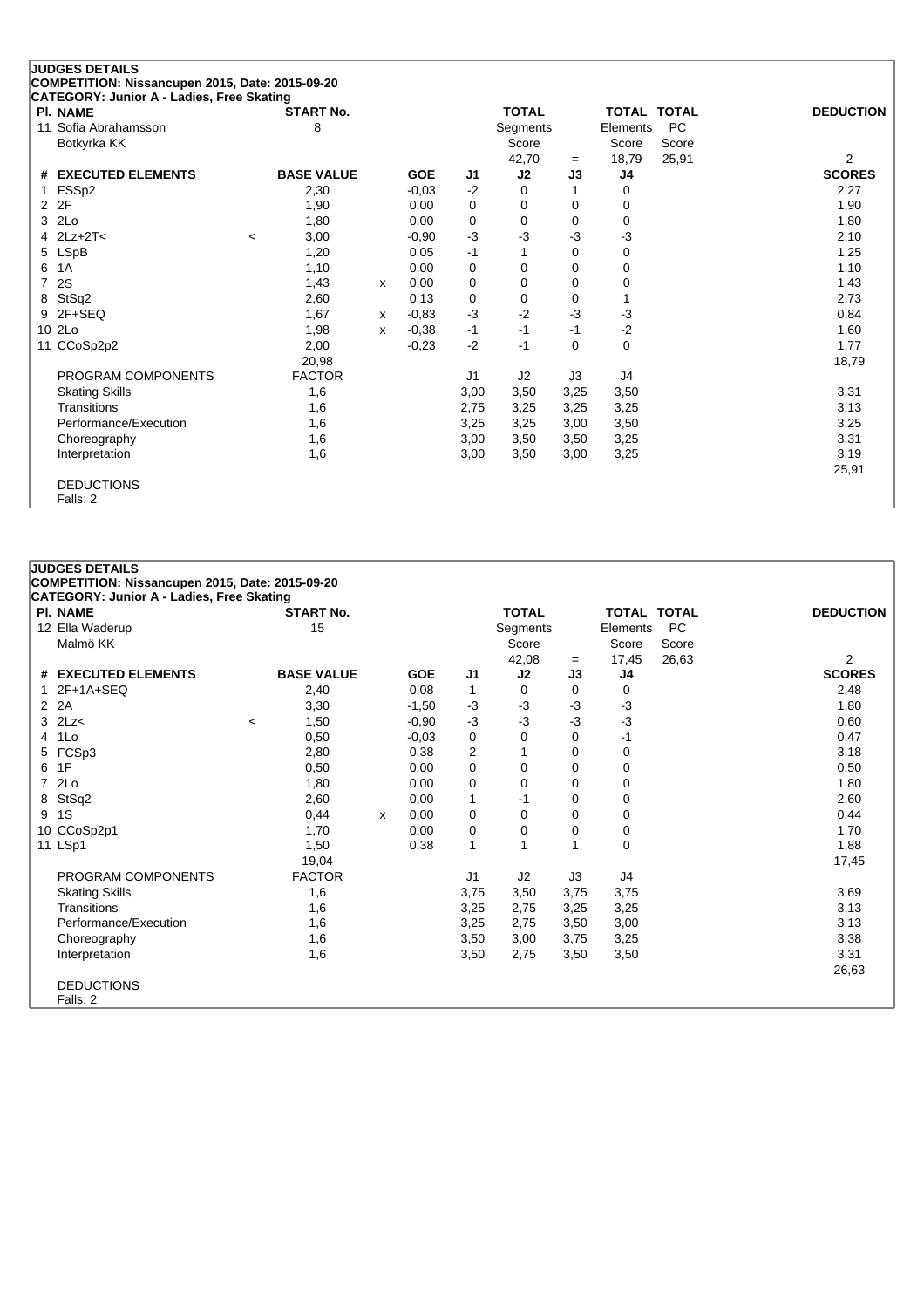|    | <b>JUDGES DETAILS</b>                                                                        |    |                   |              |            |                |              |          |                |                    |                  |
|----|----------------------------------------------------------------------------------------------|----|-------------------|--------------|------------|----------------|--------------|----------|----------------|--------------------|------------------|
|    | COMPETITION: Nissancupen 2015, Date: 2015-09-20<br>CATEGORY: Junior A - Ladies, Free Skating |    |                   |              |            |                |              |          |                |                    |                  |
|    | <b>PI. NAME</b>                                                                              |    | <b>START No.</b>  |              |            |                | <b>TOTAL</b> |          |                | <b>TOTAL TOTAL</b> | <b>DEDUCTION</b> |
|    | 13 Sara Bjerwe                                                                               |    | 9                 |              |            |                | Segments     |          | Elements       | <b>PC</b>          |                  |
|    | IFK Österåkers KK                                                                            |    |                   |              |            |                | Score        |          | Score          | Score              |                  |
|    |                                                                                              |    |                   |              |            |                | 38,88        | $=$      | 15,26          | 24,62              |                  |
| #  | <b>EXECUTED ELEMENTS</b>                                                                     |    | <b>BASE VALUE</b> |              | <b>GOE</b> | J <sub>1</sub> | J2           | J3       | J4             |                    | <b>SCORES</b>    |
| 1  | 1A                                                                                           |    | 1,10              |              | 0,10       | 0              | 1            | 0        | 1              |                    | 1,20             |
| 2  | 2F                                                                                           |    | 1,90              |              | $-0.90$    | $-3$           | $-3$         | -3       | -3             |                    | 1,00             |
| 3  | 2Lz e                                                                                        | e  | 1,50              |              | $-0.75$    | $-2$           | $-3$         | $-2$     | $-3$           |                    | 0,75             |
| 4  | <b>LSpB</b>                                                                                  |    | 1,20              |              | $-0.53$    | $-2$           | $-1$         | $-2$     | $-2$           |                    | 0,67             |
| 5  | StSq2                                                                                        |    | 2,60              |              | 0,00       | 0              | $\Omega$     | 0        | 0              |                    | 2,60             |
| 6  | $2S+1Lo<+2S<$                                                                                | << | 2,31              | $\mathsf{x}$ | $-0.60$    | $-3$           | $-3$         | -3       | $-3$           |                    | 1,71             |
| 7  | FSSp2                                                                                        |    | 2,30              |              | $-0.08$    | $-1$           | $\Omega$     | $\Omega$ | 0              |                    | 2,22             |
| 8  | 2Lz e                                                                                        | e  | 1,65              | x            | $-0.75$    | $-2$           | $-3$         | $-2$     | $-3$           |                    | 0,90             |
| 9  | 2Lo                                                                                          |    | 1,98              | x            | $-0.68$    | $-2$           | $-3$         | $-2$     | $-2$           |                    | 1,30             |
| 10 | $1F+1A+SEQ$                                                                                  |    | 1,41              | X            | $-0,20$    | $-1$           | $\Omega$     | $-1$     | $-2$           |                    | 1,21             |
| 11 | CCoSp2p1                                                                                     |    | 1,70              |              | 0,00       | $\mathbf 0$    | $\Omega$     | $\Omega$ | 0              |                    | 1,70             |
|    |                                                                                              |    | 19,65             |              |            |                |              |          |                |                    | 15,26            |
|    | PROGRAM COMPONENTS                                                                           |    | <b>FACTOR</b>     |              |            | J1             | J2           | J3       | J <sub>4</sub> |                    |                  |
|    | <b>Skating Skills</b>                                                                        |    | 1,6               |              |            | 3,25           | 3,50         | 3,25     | 3,50           |                    | 3,38             |
|    | Transitions                                                                                  |    | 1,6               |              |            | 2,75           | 2,75         | 3,00     | 3,25           |                    | 2,94             |
|    | Performance/Execution                                                                        |    | 1,6               |              |            | 3,00           | 2,50         | 3,00     | 3,00           |                    | 2,88             |
|    | Choreography                                                                                 |    | 1,6               |              |            | 3,00           | 3,25         | 3,25     | 3,25           |                    | 3,19             |
|    | Interpretation                                                                               |    | 1,6               |              |            | 3,00           | 2,75         | 3,00     | 3,25           |                    | 3,00             |
|    |                                                                                              |    |                   |              |            |                |              |          |                |                    | 24,62            |
|    | <b>DEDUCTIONS</b>                                                                            |    |                   |              |            |                |              |          |                |                    |                  |
|    | Falls: 1                                                                                     |    |                   |              |            |                |              |          |                |                    |                  |

| PI. NAME              |         | <b>START No.</b>  |   |            |                | <b>TOTAL</b>             |                          | <b>TOTAL TOTAL</b> |           | <b>DEDUCTION</b> |
|-----------------------|---------|-------------------|---|------------|----------------|--------------------------|--------------------------|--------------------|-----------|------------------|
| 14 Vanda Ericsson     | 16      |                   |   |            |                | Segments                 |                          | Elements           | <b>PC</b> |                  |
| Växjö KK              |         |                   |   |            |                | Score                    |                          | Score              | Score     |                  |
|                       |         |                   |   |            |                | 38,84                    | $=$                      | 14,93              | 23,91     | 0                |
| # EXECUTED ELEMENTS   |         | <b>BASE VALUE</b> |   | <b>GOE</b> | J <sub>1</sub> | J2                       | J3                       | J4                 |           | <b>SCORES</b>    |
| $1 \t2F <<$           | <<      | 0,50              |   | $-0.30$    | $-3$           | $-3$                     | $-3$                     | $-3$               |           | 0,20             |
| $2$ $2Lz$ e           | e       | 1,50              |   | $-0.83$    | $-3$           | $-3$                     | $-2$                     | $-3$               |           | 0,67             |
| $3$ 1A+2T             |         | 2,40              |   | 0,00       | 0              | $\Omega$                 | $\Omega$                 | 0                  |           | 2,40             |
| 4 FCCoSp3p3           |         | 3,00              |   | $-0,15$    | $\mathbf 0$    | 0                        | $\Omega$                 | $-2$               |           | 2,85             |
| 5 2S+2Lo              |         | 3,10              |   | $-0,23$    | $-1$           | -1                       | -1                       | 0                  |           | 2,87             |
| 6 1A                  |         | 1,10              |   | 0,00       | 0              | 0                        | 0                        | 0                  |           | 1,10             |
| 72F<                  | $\,<\,$ | 1,54              | x | $-0.60$    | $-2$           | $-2$                     | -2                       | -2                 |           | 0,94             |
| 8 2S                  |         | 1,43              | x | $-0,15$    | 0              | $-1$                     | $-1$                     | -1                 |           | 1,28             |
| 9 LSpB                |         | 1,20              |   | $-0.23$    | 0              | 0                        | -1                       | $-2$               |           | 0,97             |
| 10 CCoSp              |         | 0,00              |   | 0,00       | --             | $\overline{\phantom{a}}$ | $\overline{\phantom{a}}$ | $\mathbf{u}$       |           | 0,00             |
| 11 StSq1              |         | 1,80              |   | $-0,15$    | 0              | 0                        | $-1$                     | $-1$               |           | 1,65             |
|                       |         | 17,57             |   |            |                |                          |                          |                    |           | 14,93            |
| PROGRAM COMPONENTS    |         | <b>FACTOR</b>     |   |            | J1             | J2                       | J3                       | J4                 |           |                  |
| <b>Skating Skills</b> |         | 1,6               |   |            | 3,00           | 3,50                     | 3,25                     | 3,25               |           | 3,25             |
| Transitions           |         | 1,6               |   |            | 2,75           | 3,25                     | 3,00                     | 2,75               |           | 2,94             |
| Performance/Execution |         | 1,6               |   |            | 3,25           | 2,50                     | 3,00                     | 2,75               |           | 2,88             |
| Choreography          |         | 1,6               |   |            | 3,00           | 3,00                     | 3,25                     | 3,00               |           | 3,06             |
| Interpretation        |         | 1,6               |   |            | 2,75           | 2,75                     | 2,75                     | 3,00               |           | 2,81             |
|                       |         |                   |   |            |                |                          |                          |                    |           | 23,91            |
| <b>DEDUCTIONS</b>     |         |                   |   |            |                |                          |                          |                    |           |                  |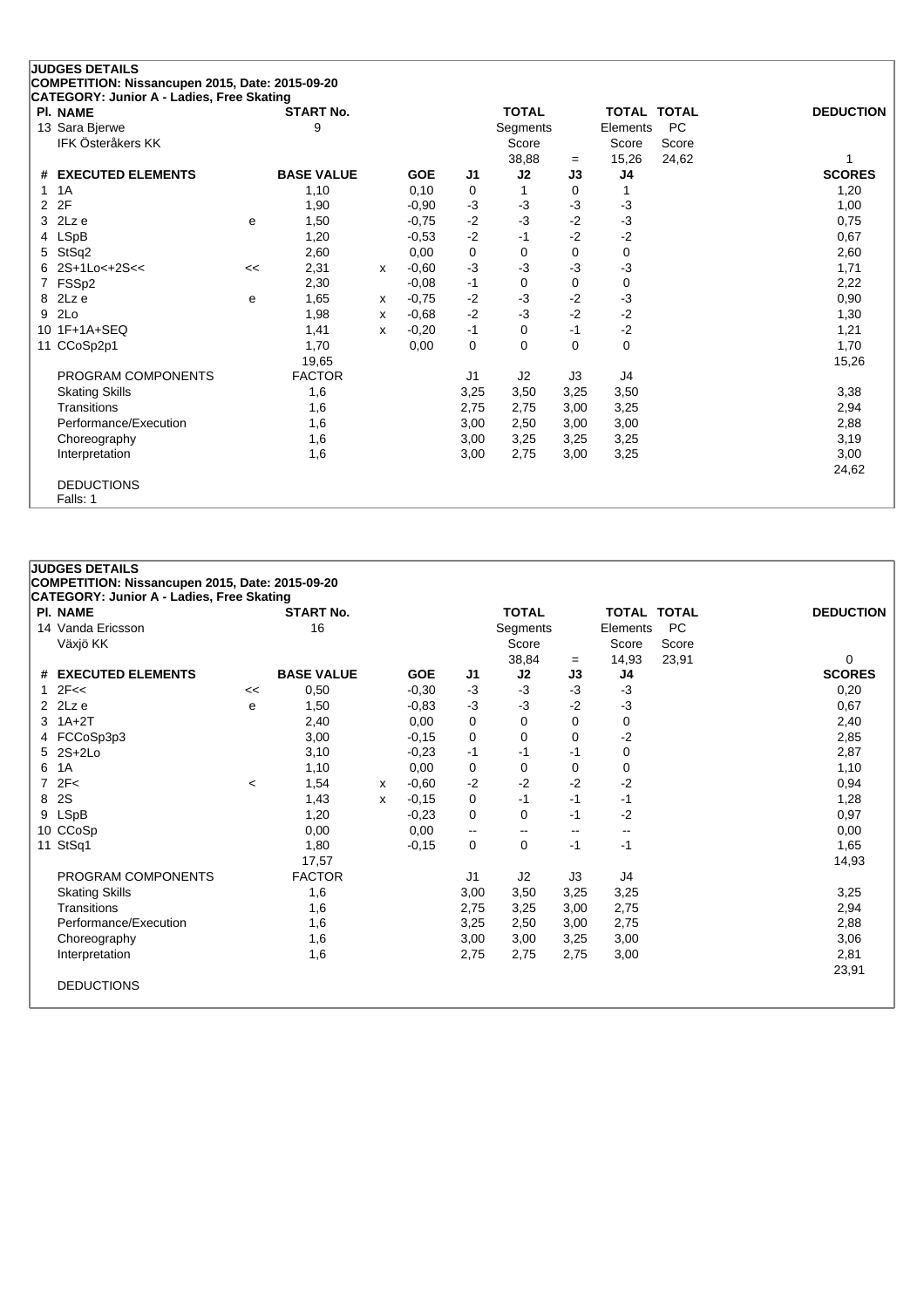|                      | <b>JUDGES DETAILS</b>                                                                        |         |                   |   |            |                |              |          |                    |           |                  |
|----------------------|----------------------------------------------------------------------------------------------|---------|-------------------|---|------------|----------------|--------------|----------|--------------------|-----------|------------------|
|                      | COMPETITION: Nissancupen 2015, Date: 2015-09-20<br>CATEGORY: Junior A - Ladies, Free Skating |         |                   |   |            |                |              |          |                    |           |                  |
|                      | <b>PI. NAME</b>                                                                              |         | <b>START No.</b>  |   |            |                | <b>TOTAL</b> |          | <b>TOTAL TOTAL</b> |           | <b>DEDUCTION</b> |
|                      | 15 Evelina Starck                                                                            |         | 3                 |   |            |                | Segments     |          | Elements           | <b>PC</b> |                  |
|                      | IFK Helsingborg                                                                              |         |                   |   |            |                | Score        |          | Score              | Score     |                  |
|                      |                                                                                              |         |                   |   |            |                | 38,36        | $=$      | 18,45              | 21,91     | $\overline{2}$   |
| #                    | <b>EXECUTED ELEMENTS</b>                                                                     |         | <b>BASE VALUE</b> |   | <b>GOE</b> | J1             | J2           | J3       | J4                 |           | <b>SCORES</b>    |
| 1                    | 2Lz                                                                                          |         | 2,10              |   | $-0,90$    | $-3$           | $-3$         | $-3$     | $-3$               |           | 1,20             |
| $\mathbf{2}^{\circ}$ | 2F                                                                                           |         | 1,90              |   | $-0,75$    | $-2$           | -3           | $-2$     | $-3$               |           | 1,15             |
| 3                    | 1A                                                                                           |         | 1,10              |   | 0,00       | 0              | 0            | $\Omega$ | 0                  |           | 1,10             |
| 4                    | CCoSp2p1                                                                                     |         | 1,70              |   | 0,13       | 0              |              | 0        | 0                  |           | 1,83             |
| 5                    | $2F+1T$                                                                                      |         | 2,30              |   | $-0,08$    | 0              | $\Omega$     | $\Omega$ | $-1$               |           | 2,22             |
| 6                    | 2S                                                                                           |         | 1,43              | X | 0,00       | 0              | 0            | 0        | 0                  |           | 1,43             |
|                      | StSq3                                                                                        |         | 3,30              |   | 0,00       | 0              | 0            | 0        | 0                  |           | 3,30             |
| 8                    | $2Lo<+2Lo<$                                                                                  | $\,<\,$ | 2,86              | X | $-0.90$    | $-3$           | -3           | $-3$     | $-3$               |           | 1,96             |
|                      | 9 FCSpB                                                                                      |         | 1,60              |   | $-0,15$    | -1             | 0            | 0        | -1                 |           | 1,45             |
|                      | 10 1A+1Lo<+2S<                                                                               | $\,<\,$ | 2,64              | x | $-0.60$    | $-3$           | $-3$         | $-3$     | $-3$               |           | 2,04             |
|                      | 11 USpB                                                                                      |         | 1,00              |   | $-0,23$    | 0              | $-1$         | $-1$     | $-1$               |           | 0,77             |
|                      |                                                                                              |         | 21,93             |   |            |                |              |          |                    |           | 18,45            |
|                      | PROGRAM COMPONENTS                                                                           |         | <b>FACTOR</b>     |   |            | J <sub>1</sub> | J2           | J3       | J <sub>4</sub>     |           |                  |
|                      | <b>Skating Skills</b>                                                                        |         | 1,6               |   |            | 2,75           | 3,25         | 3,25     | 2,75               |           | 3,00             |
|                      | Transitions                                                                                  |         | 1,6               |   |            | 2,50           | 2,50         | 3,00     | 2,50               |           | 2,63             |
|                      | Performance/Execution                                                                        |         | 1,6               |   |            | 3,00           | 2,50         | 2,75     | 2,00               |           | 2,56             |
|                      | Choreography                                                                                 |         | 1,6               |   |            | 3,00           | 3,00         | 3,25     | 2,50               |           | 2,94             |
|                      | Interpretation                                                                               |         | 1,6               |   |            | 2,75           | 2,75         | 2,50     | 2,25               |           | 2,56             |
|                      |                                                                                              |         |                   |   |            |                |              |          |                    |           | 21,91            |
|                      | <b>DEDUCTIONS</b>                                                                            |         |                   |   |            |                |              |          |                    |           |                  |
|                      | Falls: 2                                                                                     |         |                   |   |            |                |              |          |                    |           |                  |

|   | <b>PI. NAME</b>       |    | <b>START No.</b>  |   |            |                | <b>TOTAL</b> |      | <b>TOTAL TOTAL</b> |           | <b>DEDUCTION</b> |
|---|-----------------------|----|-------------------|---|------------|----------------|--------------|------|--------------------|-----------|------------------|
|   | 16 Jennie Storm       |    | 12                |   |            |                | Segments     |      | Elements           | <b>PC</b> |                  |
|   | Nässjö SKK            |    |                   |   |            |                | Score        |      | Score              | Score     |                  |
|   |                       |    |                   |   |            |                | 38,13        | $=$  | 16,92              | 21,21     | 0                |
|   | # EXECUTED ELEMENTS   |    | <b>BASE VALUE</b> |   | <b>GOE</b> | J1             | J2           | J3   | J4                 |           | <b>SCORES</b>    |
|   | 1 LSp1                |    | 1,50              |   | 0,00       | 0              | 0            | 0    | 0                  |           | 1,50             |
|   |                       | << | 0,60              |   | $-0,30$    | $-3$           | $-3$         | $-3$ | -3                 |           | 0,30             |
|   | 3 2S+1T               |    | 1,70              |   | 0,00       | 0              | 0            | 0    | 0                  |           | 1,70             |
|   | 4 2Lo                 |    | 1,80              |   | 0,00       | 0              | 0            | 0    | 0                  |           | 1,80             |
|   | 5 CCoSp3p3            |    | 3,00              |   | 0,13       | 0              | 1            | 0    | 0                  |           | 3,13             |
|   | 6 2F+1Lo+2S           |    | 3,70              |   | $-0,83$    | $-2$           | -3           | -3   | $-3$               |           | 2,87             |
|   | 7 2T                  |    | 1,43              | х | 0,00       | 0              | 0            | 0    | 0                  |           | 1,43             |
|   | 8 StSq1               |    | 1,80              |   | $-0,45$    | $-2$           | -1           | $-2$ | $-1$               |           | 1,35             |
| 9 | 1Lo                   |    | 0,55              | х | $-0,30$    | $-3$           | $-3$         | -3   | $-3$               |           | 0,25             |
|   | 10 1A+1A+SEQ          |    | 1,94              | X | 0,00       | 0              | 0            | 0    | 0                  |           | 1,94             |
|   | 11 FCSpB+V            | V  | 1,10              |   | $-0.45$    | $-2$           | $-1$         | $-1$ | $-2$               |           | 0.65             |
|   |                       |    | 19,12             |   |            |                |              |      |                    |           | 16,92            |
|   | PROGRAM COMPONENTS    |    | <b>FACTOR</b>     |   |            | J <sub>1</sub> | J2           | J3   | J4                 |           |                  |
|   | <b>Skating Skills</b> |    | 1,6               |   |            | 2,75           | 3,00         | 2,50 | 3,00               |           | 2,81             |
|   | Transitions           |    | 1,6               |   |            | 2,50           | 2,50         | 2,50 | 2,50               |           | 2,50             |
|   | Performance/Execution |    | 1,6               |   |            | 3,00           | 2,50         | 2,25 | 2,75               |           | 2,63             |
|   | Choreography          |    | 1,6               |   |            | 3,00           | 2,75         | 2,75 | 2,75               |           | 2,81             |
|   | Interpretation        |    | 1,6               |   |            | 2,75           | 2,50         | 2,25 | 2,50               |           | 2,50             |
|   |                       |    |                   |   |            |                |              |      |                    |           | 21,21            |
|   | <b>DEDUCTIONS</b>     |    |                   |   |            |                |              |      |                    |           |                  |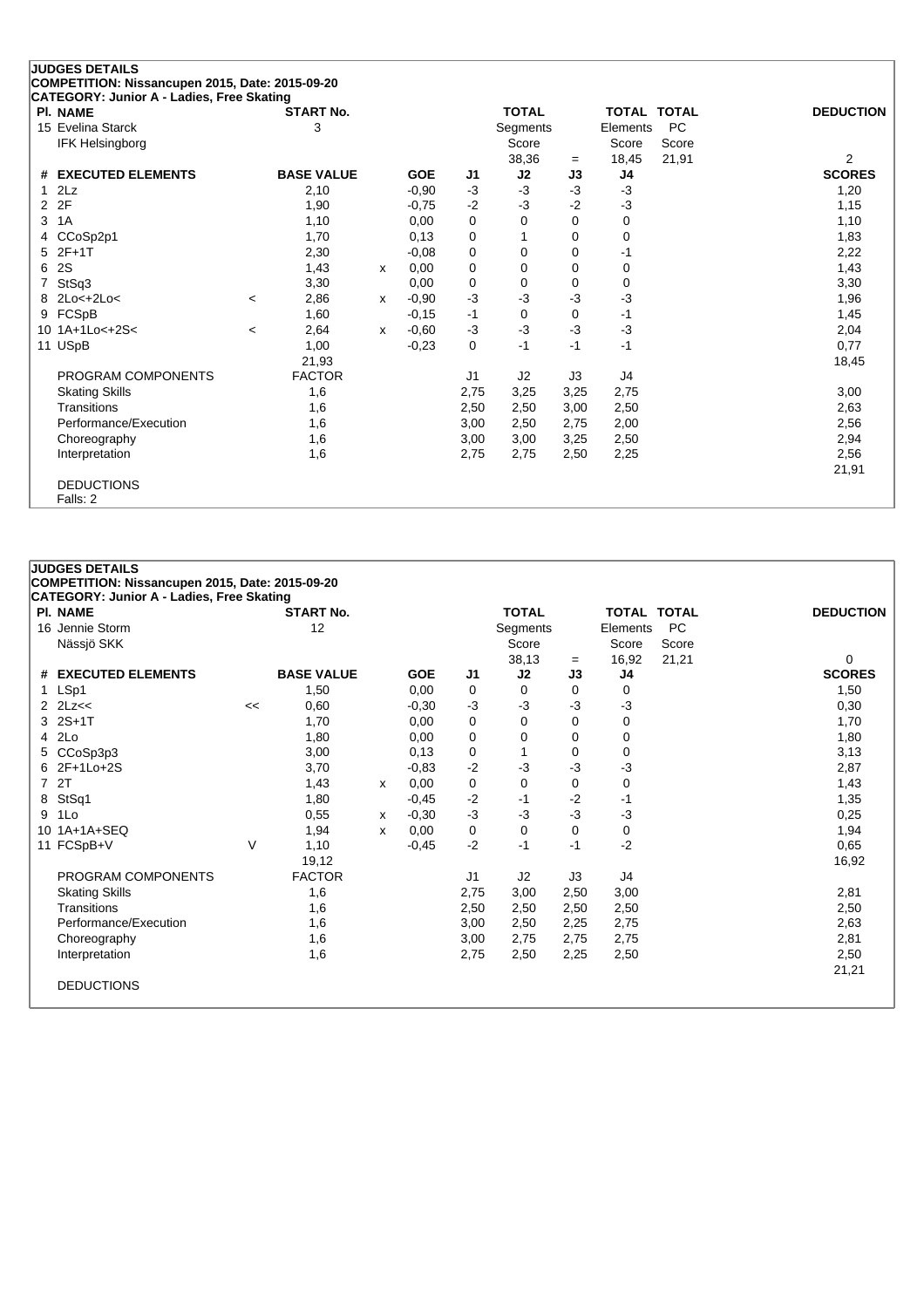| <b>JUDGES DETAILS</b><br>COMPETITION: Nissancupen 2015, Date: 2015-09-20 |         |                                    |   |            |                |                          |             |          |                                 |                  |
|--------------------------------------------------------------------------|---------|------------------------------------|---|------------|----------------|--------------------------|-------------|----------|---------------------------------|------------------|
| CATEGORY: Junior A - Ladies, Free Skating                                |         |                                    |   |            |                |                          |             |          |                                 |                  |
| <b>PI. NAME</b><br>17 Julia Nordin                                       |         | <b>START No.</b><br>$\overline{2}$ |   |            |                | <b>TOTAL</b><br>Segments |             | Elements | <b>TOTAL TOTAL</b><br><b>PC</b> | <b>DEDUCTION</b> |
| Kungsbacka KK                                                            |         |                                    |   |            |                | Score                    |             | Score    | Score                           |                  |
|                                                                          |         |                                    |   |            |                | 35,98                    |             | 16,86    | 20,12                           | 1                |
| <b>EXECUTED ELEMENTS</b><br>#                                            |         | <b>BASE VALUE</b>                  |   | <b>GOE</b> | J <sub>1</sub> | J2                       | $=$<br>J3   | J4       |                                 | <b>SCORES</b>    |
| 1A<br>1                                                                  |         | 1,10                               |   | 0,00       | 0              | $\Omega$                 | 0           | 0        |                                 | 1,10             |
| 1Lz<br>2                                                                 |         | 0,60                               |   | $-0.30$    | $-3$           | $-3$                     | $-3$        | $-3$     |                                 | 0,30             |
| 1Lo<br>3                                                                 |         | 0,50                               |   | $-0,08$    | 0              | -1                       | -1          | $-1$     |                                 | 0,42             |
| StSq2<br>4                                                               |         | 2,60                               |   | 0.00       | 0              | 0                        | 0           | 0        |                                 | 2,60             |
| $2F+1T$<br>5                                                             |         | 2,30                               |   | $-0.08$    | 0              | $\Omega$                 | $\Omega$    | $-1$     |                                 | 2,22             |
| 2S+1Lo<+1S<br>6                                                          | $\,<\,$ | 2,31                               | x | $-0,35$    | $-2$           | $-2$                     | $-2$        | -1       |                                 | 1,96             |
| 2Lo<br>$\overline{7}$                                                    |         | 1,98                               | x | 0,00       | $\Omega$       | $\Omega$                 | $\Omega$    | 0        |                                 | 1,98             |
| FSSp1<br>8                                                               |         | 2,00                               |   | $-0,30$    | $-1$           | 0                        | $-1$        | $-2$     |                                 | 1,70             |
| LSp2<br>9                                                                |         | 1,90                               |   | $-0.03$    | 0              |                          | $-1$        | $-1$     |                                 | 1,87             |
| $1F+1A+SEQ$<br>10                                                        |         | 1,41                               | X | $-0,05$    | $\mathbf 0$    | $\Omega$                 | $\mathbf 0$ | $-1$     |                                 | 1,36             |
| CCoSp2pB<br>11                                                           |         | 1,50                               |   | $-0,15$    | $-1$           | $\Omega$                 | $-1$        | 0        |                                 | 1,35             |
|                                                                          |         | 18,20                              |   |            |                |                          |             |          |                                 | 16,86            |
| PROGRAM COMPONENTS                                                       |         | <b>FACTOR</b>                      |   |            | J <sub>1</sub> | J2                       | J3          | J4       |                                 |                  |
| <b>Skating Skills</b>                                                    |         | 1,6                                |   |            | 2,50           | 2,75                     | 3,00        | 2,75     |                                 | 2,75             |
| Transitions                                                              |         | 1,6                                |   |            | 1,75           | 2,50                     | 2,50        | 2,50     |                                 | 2,31             |
| Performance/Execution                                                    |         | 1,6                                |   |            | 2,25           | 2,50                     | 2,75        | 2,50     |                                 | 2,50             |
| Choreography                                                             |         | 1,6                                |   |            | 2,50           | 2,75                     | 3,00        | 2,25     |                                 | 2,63             |
| Interpretation                                                           |         | 1,6                                |   |            | 2,00           | 2,75                     | 2,50        | 2,25     |                                 | 2,38             |
|                                                                          |         |                                    |   |            |                |                          |             |          |                                 | 20,12            |
| <b>DEDUCTIONS</b>                                                        |         |                                    |   |            |                |                          |             |          |                                 |                  |
| Time Violation: 1                                                        |         |                                    |   |            |                |                          |             |          |                                 |                  |

| CATEGORY: Junior A - Ladies, Free Skating |     |                   |   |            |                |              |      |                    |       |                  |
|-------------------------------------------|-----|-------------------|---|------------|----------------|--------------|------|--------------------|-------|------------------|
| <b>PI. NAME</b>                           |     | <b>START No.</b>  |   |            |                | <b>TOTAL</b> |      | <b>TOTAL TOTAL</b> |       | <b>DEDUCTION</b> |
| 18 Julia Grönvall                         | 7   |                   |   |            |                | Segments     |      | Elements           | PC    |                  |
| Lunds KK                                  |     |                   |   |            |                | Score        |      | Score              | Score |                  |
|                                           |     |                   |   |            |                | 35,81        | $=$  | 14,21              | 23,60 | $\overline{2}$   |
| # EXECUTED ELEMENTS                       |     | <b>BASE VALUE</b> |   | <b>GOE</b> | J1             | J2           | J3   | J4                 |       | <b>SCORES</b>    |
| 12Lo                                      |     | 1,80              |   | $-0,83$    | $-2$           | $-3$         | $-3$ | $-3$               |       | 0,97             |
| $2$ $2Lz$                                 |     | 2,10              |   | 0,00       | 0              | 0            | 0    | 0                  |       | 2,10             |
| $3 \ 2S + 2T <$                           | <<  | 1,70              |   | $-0,50$    | $-2$           | $-3$         | $-2$ | $-3$               |       | 1,20             |
| 4 FCSp1+V                                 | V   | 1,30              |   | 0,13       | 0              |              | 0    | 0                  |       | 1,43             |
| 5 LSp1                                    |     | 1,50              |   | 0,25       | 1              |              | 0    | 0                  |       | 1,75             |
| 6 2Fe                                     | e   | 1,40              |   | $-0,90$    | $-3$           | -3           | -3   | $-3$               |       | 0,50             |
| 7 1A                                      |     | 1,10              |   | 0,00       | 0              | 0            | 0    | 0                  |       | 1,10             |
| 8 CCoSp2p1                                |     | 1,70              |   | $-0,08$    | -1             | 0            | 0    | 0                  |       | 1,62             |
| 9 StSq1                                   |     | 1,80              |   | 0,00       | 0              | 0            | 0    | 0                  |       | 1,80             |
| 10 1A                                     |     | 1,21              | x | 0,00       | 0              | 0            | 0    | 0                  |       | 1,21             |
| 11 $2F < e$                               | < e | 1,43              | X | $-0,90$    | $-3$           | $-3$         | $-3$ | $-3$               |       | 0,53             |
|                                           |     | 17,04             |   |            |                |              |      |                    |       | 14,21            |
| PROGRAM COMPONENTS                        |     | <b>FACTOR</b>     |   |            | J <sub>1</sub> | J2           | J3   | J4                 |       |                  |
| <b>Skating Skills</b>                     |     | 1,6               |   |            | 3,00           | 3,50         | 3,00 | 3,50               |       | 3,25             |
| Transitions                               |     | 1,6               |   |            | 2,75           | 2,75         | 2,50 | 3,00               |       | 2,75             |
| Performance/Execution                     |     | 1,6               |   |            | 3,25           | 3,00         | 2,50 | 3,25               |       | 3,00             |
| Choreography                              |     | 1,6               |   |            | 3,00           | 3,00         | 3,00 | 3,00               |       | 3,00             |
| Interpretation                            |     | 1,6               |   |            | 2,75           | 2,75         | 2,50 | 3,00               |       | 2,75             |
|                                           |     |                   |   |            |                |              |      |                    |       | 23,60            |
| <b>DEDUCTIONS</b>                         |     |                   |   |            |                |              |      |                    |       |                  |
| Falls: 2                                  |     |                   |   |            |                |              |      |                    |       |                  |